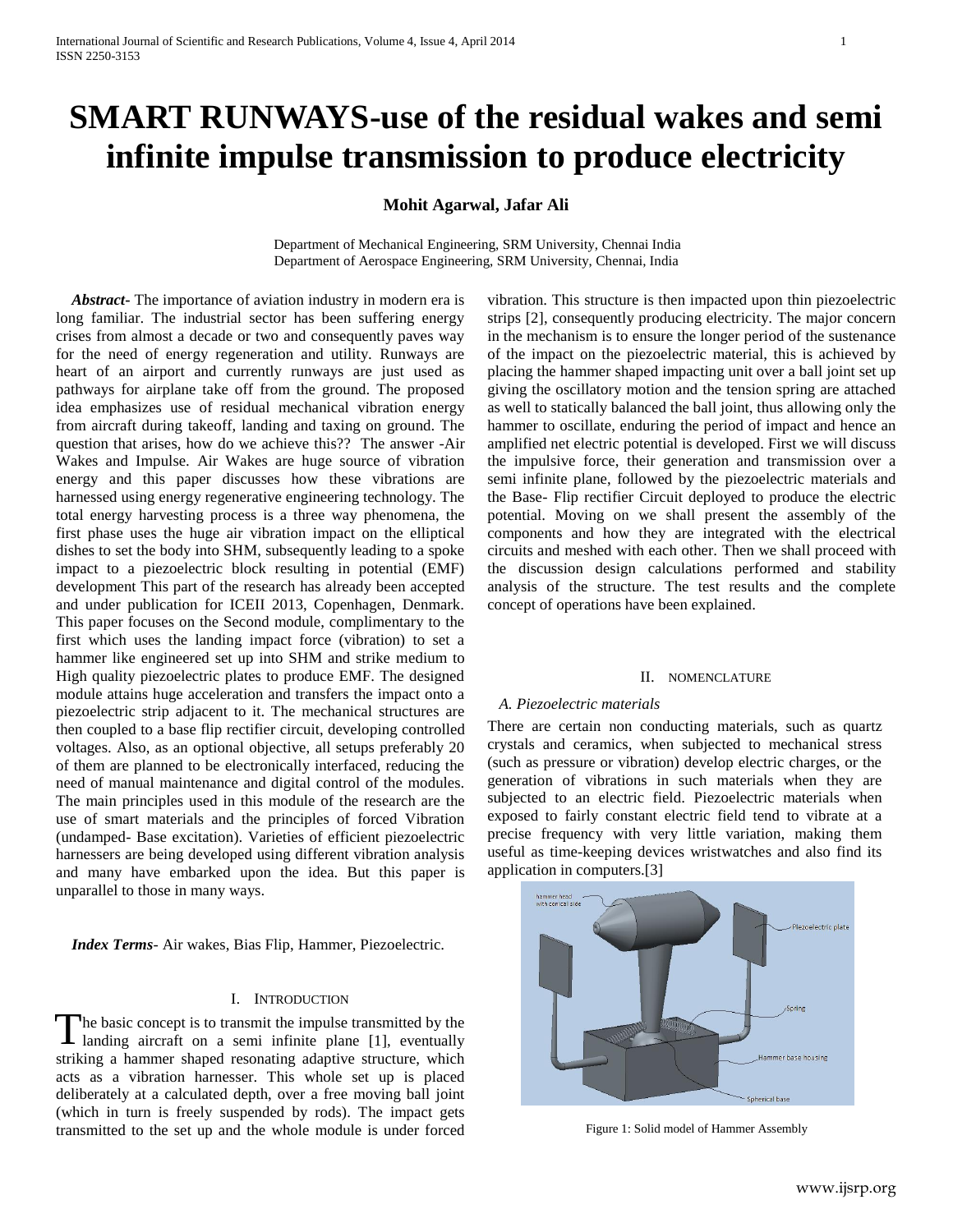

Figure 2: Wire diagram of Hammer Assembly

# *B. Assembly*

The setup to generate electricity is installed on the side of runway strip in the landing area, extending up to the threshold landing space which is stated in accordance to CIVIL AVIATION REGULATIONS as 190m (max) from the runway end. The setup will be placed in the fly-over area but just beside the runway line which permits the presence of ditches and drains below ground level.

The major components of the module are broadly divided as follows:

#### *A. Hammer Shaped Impactor*

This is the main impact transmitting device, transferring the impulse received from the runways to the piezoelectric strips, placed on both the sides of the module as shown in the figure. The hammer's mass distribution is kept such that the greater mass inertia can be developed at the pointer tip, as labeled. This ensures as soon as the impact is imparted, the ball joint rolls and hence the hammer shakes. This swinging actuator then hits the two piezoelectric strips placed closely to the base side faces. This provides the necessary mechanical impact on the strips.

#### *B. Spherical Base Support*

This is the impulse transmitting member to the hammer. The hammer base is rested on this spherical base. The support is engineered to be kept at the centre of the rectangular base (see fig.1&fig.2) by means of the cylindrical rods attached to it on all the faces, thus all motions of this joint are arrested and only the twisting is allowed once the whole module receives vibration. This twisting force is transmitted to the hammer and the mechanical impact is developed.

# *C. Piezoelectric Strips*

Piezoelectric plates are joined through pipes of varying cross section area emerging from the hammer ball joint housing. Any in coming disturbances will tend to displace its position from rest and the hammer will exhibit free oscillations hitting alternatively the piezoelectric plates on its left and right.

# *D. Delivery Circuit*

The above assembly uses a circuitry to harness electricity from piezoelectric using a full bridge bias flip circuit.

Piezoelectric element can idealized as an equivalent circuit where mechanical domain is coupled with the electrical domain through a transformer that convert strain to current (Figure1). Here, *L<sup>M</sup>* represents the mechanical mass, *C<sup>M</sup>* represents mechanical stiffness and  $R_M$  takes into account the mechanical losses and  $C_P$ ,  $R<sub>P</sub>$  represents the capacitance and resistance of the piezoelectric material respectively. The input vibrations are sinusoidal in nature as  $i_P = I_P \sin \omega_P t$ .

Where  $\omega_{P} = 2\pi f_P$ ,  $f_P$  is frequency of excitation.

# *E. Bias Flip Rectifier*

A bias flip circuit is a modified voltage doubler circuit in which two rectifiers gets replaced by an inductor and a switch. In bridge rectifier losses are incurred in charging  $C_P$ , these can be easily covered up using a Bias Flip rectifier. A Bias Flip rectifier (Figure 2) uses a switch  $M_1$  coupled with an inductor  $L_{BF}$  placed parallel with capacitor  $C_P$  [4]. The inductor  $L_{BF}$  passively flips the voltage across a capacitor  $C_P$ . At every half cycle when  $i_p$ changes its direction, the switch  $M_1$  is turned ON briefly to allow the inductor to flip voltage across  $C_P$ . The switch is turned OFF when the current in the inductor reaches zero. Now the piezoelectric current only has to charge up  $C_{P}$  from the flipped voltage to  $\pm (V_{RECT} + 2V_D)$  before it can flow to the output. Therefore in doing this a significant amount of charge loss is reduced and majority of the charge can go into the output capacitor.

For power analysis of Bias flip circuit, we assume  $R_{BF}$  be the resistance along  $L_{BF} - C_P$  path. When the switch is ON, the inductor helps in flipping in an efficient manner, the voltage  $(V_{BF})$  across  $C_P$ . The resistance  $R_{BF}$  limits the magnitude of the flipping. Ideally the switch needs to be turned OFF exactly when the inductor current reaches zero to achieve maximal flipping of the voltage across  $C_P$ . Assuming the voltage across  $C_P$  starts at  $V_{RECT}$ +2 $V_D$  [5] when the switch is turned ON, the final voltage across *C<sup>P</sup>* after bias flipping can be derived to be

$$
V_{BF}(final) = -(V_{RECT} + 2V_D)e^{-\tau} \dots (1)
$$

Where 
$$
\tau = \pi \beta/\omega
$$
,  $\beta=R_{BF}/2L_B$ ,  $\omega = \sqrt{\omega_0^2 - \beta^2}$  and  $\omega_0 = 1/\sqrt{L_{BF} C_P}$ .

Once the bias flipping takes place, the piezoelectric current  $i<sub>P</sub>$  has to only change  $C_P$  from the voltage across it after the flipping to  $\pm (V_{RECT} + 2V_D).$ 

The power delivered to the output by the bias flip rectifier can be given by

$$
\bar{P}_{RECT} = 2C_P V_{RECT} f_P [2V_P - (V_{RECT} + 2V_D)(1 - e^{-t})] \dots (2)
$$

#### III. EQUATIONS, TRANSFORMATIONS AND RESULTS

## *A. Equations and Transformation*

The following discusses the math behind the whole process of impact transfer, guided by the tension springs at the base of the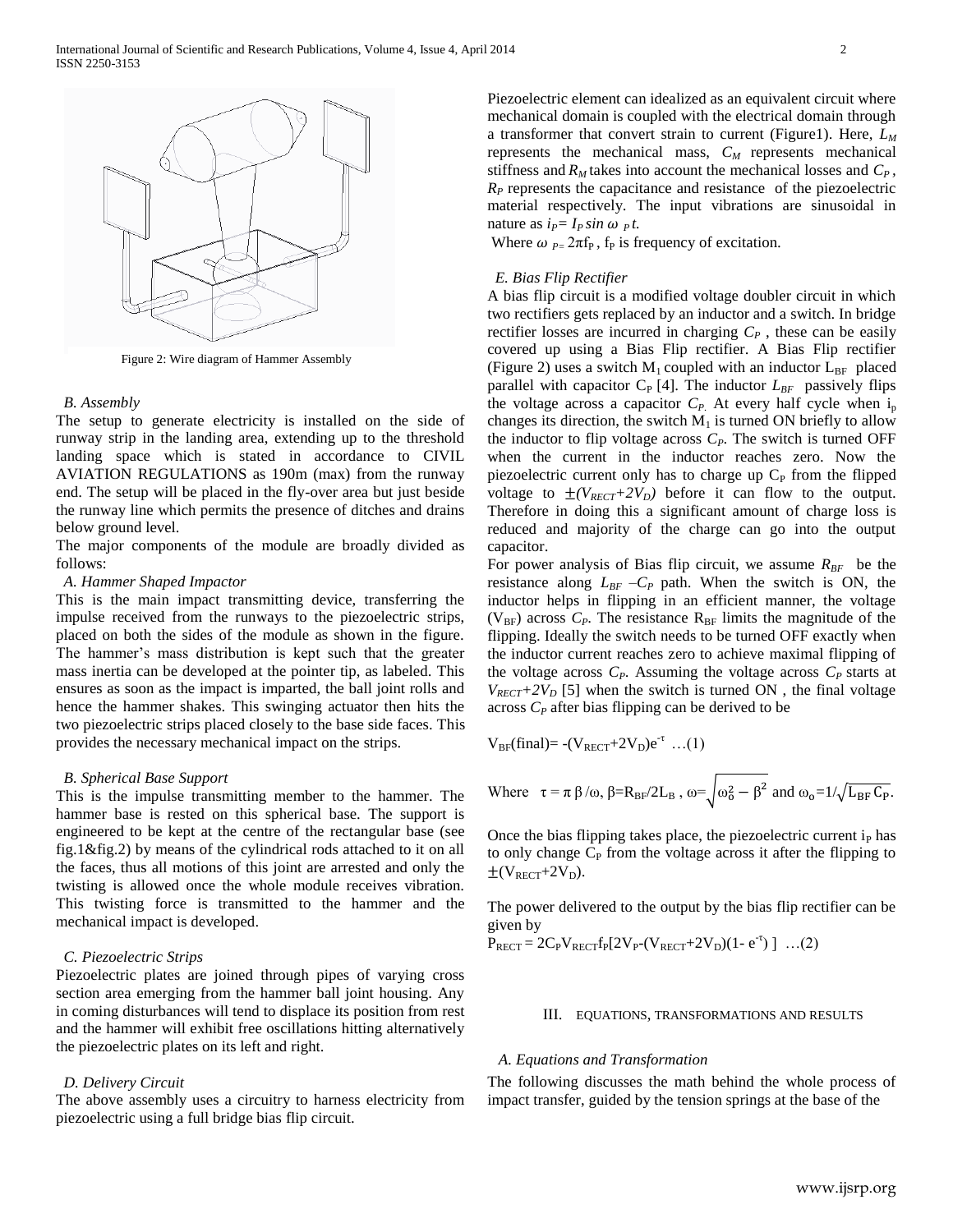International Journal of Scientific and Research Publications, Volume 4, Issue 4, April 2014 3 ISSN 2250-3153



Figure3: Idealization of a piezoelectric circuit in form of a spring mass system



Figure4: A bias flip circuit and its characteristic curve

module. The calculations involve many assumptions to scale down the complexity.[6] assuming  $\tau = 150$ N/mm<sup>2</sup>

The spring forces at the base of the module are given as:

| $F_1 = k_1 x_1$                        | $\dots (3)$  |  |
|----------------------------------------|--------------|--|
| $F_1 = k_2.x_2$                        | $\ldots$ (4) |  |
| forces are resolved in the vertical di |              |  |

The two forces are resolved in the vertical direction as,

 $F=f_1\sin\theta_1+f_2\sin\theta_2$  … (5)

This balances weight of the hammer on its own (self weight). Meanwhile, the other component of the spring forces represented as in equation (3) provide the moment at the base of the set up leading to the development of couple.

 $f_1 \cos \theta_1 + f_2 \cos \theta_2$  ....(6) The net couple equation can be described as in

 $=$  f<sub>1</sub>cos  $\theta_1 \times r_1 +$  f<sub>2</sub>cos $\theta_2 \times r_2$  Assuming (r<sub>1</sub>=r<sub>2</sub>) ...(7)

Assuming the two spring are identical and have the same properties, the moment equation can be written as

 $F\cos 2\theta \times d$  …(8) From the universal relations for the torque and shear forces as listed in

$$
\frac{T}{f} = \frac{\tau}{R}
$$
 ...(9)  
T =  $\pi d^{4}/32$  ...(10)  
 $\tau = \frac{T}{f} \times R$  ...(11)

$$
R = \frac{\tau \times T}{J} \qquad \qquad \dots (12)
$$

The equation decides the height of the hammer. This helps us decide one of the design constraints. The torque equation obtained by the angular acceleration values using the definite relations, the quantitative values of impact can be obtained.

$$
\begin{array}{ll}\n\tau = I \times \alpha & \dots (13) \\
a = R \times \alpha & \dots (14)\n\end{array}
$$

Using the equations of motion, the equation gives the expected linear velocity value assuming the system to be conservative for simplicity.

here  
\n
$$
v^2 = u^2 + 2aR
$$
 ... (15)  
\nhere  
\n $v^2 = 2as$  ... (16)  
\n $\frac{1}{2}mv^2 = mgh$  ... (17)  
\n $v^2 = 2gh$  ... (18)  
\n $v = \sqrt{2gh}$  ... (19)

The assumption of the conservative behavior leads us to the equation where in the two velocity equations are compared. From the design methodology adopted for an assumed stress value the R value is known. This value is then used in the equation to get the height of the module.

$$
2aR=2gh \qquad \qquad \dots (20)
$$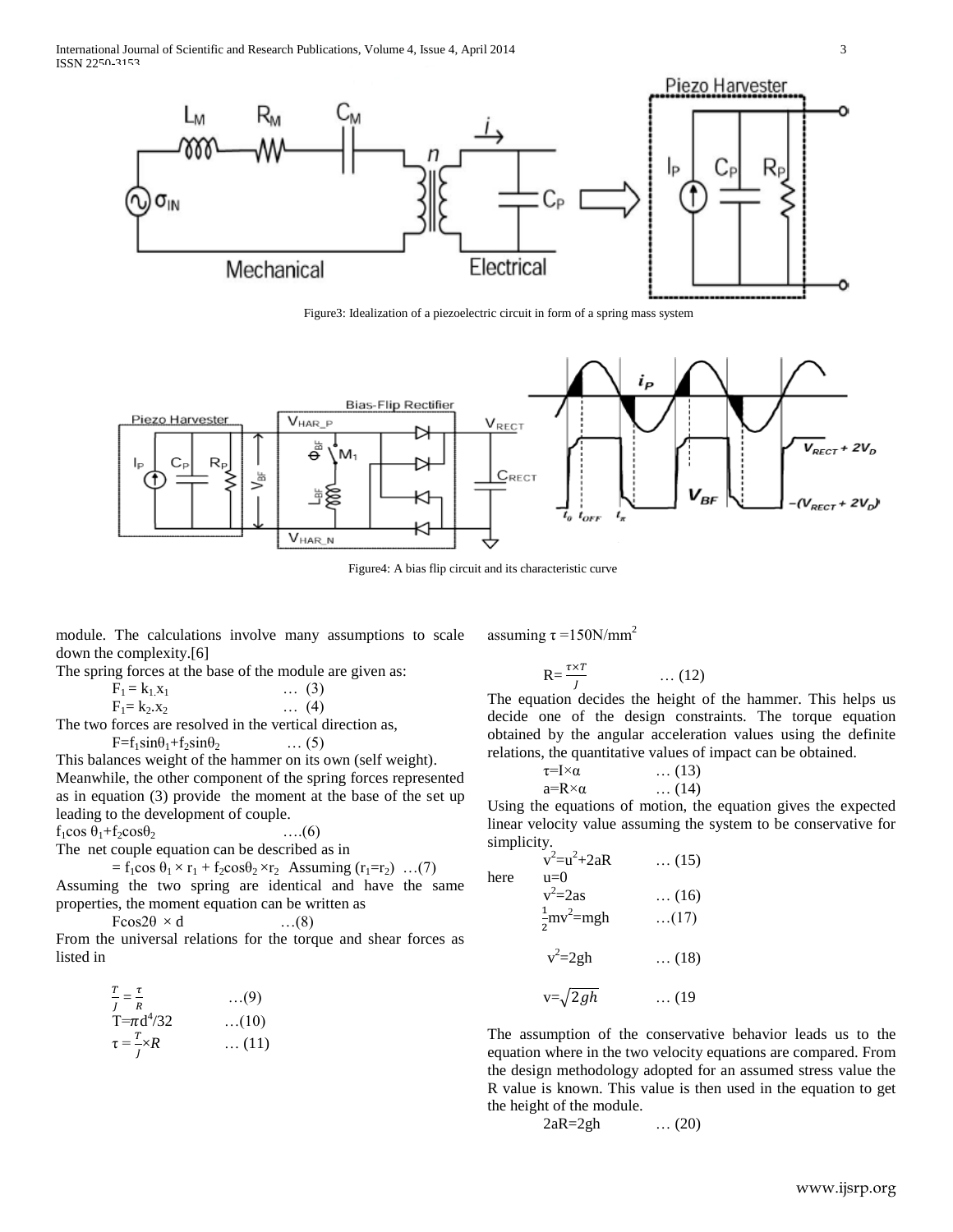

Figure5: Static structural analysis showing stress distribution over the hammer Figure6: Total deformation of hammer.

| <b>A: Static Structural</b>       |       |                |           | <b>ANR</b><br>W. |
|-----------------------------------|-------|----------------|-----------|------------------|
| <b>Total Deformation</b>          |       |                |           |                  |
| Type: Total Deformation<br>Unit m |       |                |           | 14               |
| Time: 1                           |       |                |           |                  |
| 3/28/2013 4:07 PM                 |       |                |           |                  |
|                                   |       |                |           |                  |
| 0.0014244 Max                     |       |                |           |                  |
| 0.0012679                         |       |                |           |                  |
| 0.0011115                         |       |                |           |                  |
| 0.00095507                        |       |                |           |                  |
| 0.00079863                        |       |                |           |                  |
| 0.00064219                        |       |                |           |                  |
| 0.00048575                        |       |                |           | v                |
| 0.00032931                        |       |                |           |                  |
| 0.00017287                        |       |                |           |                  |
| 1.643e-5 Min                      |       |                |           |                  |
|                                   |       |                |           |                  |
|                                   | 0.000 | 0.400          | 0.800 (m) |                  |
|                                   |       | 0.200<br>0.600 |           |                  |
|                                   |       |                |           |                  |
|                                   |       |                |           |                  |

| SI No          | <b>Force F1</b><br>N | <b>Force F2</b><br>N | $F1cosA+F2cosB$<br>N | <b>Pressure on the ball</b><br>$(N/m^2)$ | <b>Pressure on the</b><br>hammer $(N/m^2)$ | $N-m$ | <b>Torque (T)</b> Pressure on the<br>tip $(N/m^2)$ | <b>Desired effect</b><br><b>status</b> |
|----------------|----------------------|----------------------|----------------------|------------------------------------------|--------------------------------------------|-------|----------------------------------------------------|----------------------------------------|
|                | 25                   | 12.5                 | 21.65                | 441.05                                   | 551.3125                                   | 1355  | 33079.5                                            | positive                               |
| 2              | 50                   | 25                   | 43.33                | 882.7115                                 | 1103.378                                   | 21000 | 66202.68                                           | positive                               |
| 3              | 75                   | 37.5                 | 64.95                | 1323.15                                  | 1653.9375                                  | 26000 | 99236.28                                           | positive                               |
| $\overline{4}$ | 100                  | 50                   | 86.6                 | 1764.2                                   | 2205.25                                    | 13850 | 132315                                             | positive                               |
| $\mathfrak{H}$ | 125                  | 62.5                 | 108.253              | 2205.312                                 | 2756.664                                   | 38000 | 165399.8                                           | positive                               |

# *Table II*

| <b>SI</b><br>No. | <b>Force</b><br>F1 N | Force<br>F2<br>N | $F1cosA+F2cosB$ | <b>Couple C</b><br>(Nm) | <b>Height of</b><br>the set up<br>(m) | <b>Torque</b><br>$(T)$ (Nm) | <b>Moment</b><br>(Nm) | <b>Angular</b><br><b>Acceleration</b> | <b>Acceleration</b><br>$(m/s^2)$ | <b>Deflection</b><br>(mm) |
|------------------|----------------------|------------------|-----------------|-------------------------|---------------------------------------|-----------------------------|-----------------------|---------------------------------------|----------------------------------|---------------------------|
|                  | 25                   | 12.5             | 21.65           | 10.82                   | 0.4                                   | 1355                        | 2.0827                | 7615.5                                | 3046.2                           | 2.415                     |
| $\overline{2}$   | 50                   | 25               | 43.33           | 21.65                   | 0.4                                   | 21000                       | 4.0614                | 3807.75                               | 1523.1                           | 2.576                     |
| 3                | 75                   | 37.5             | 64.95           | 32.475                  | 0.4                                   | 26000                       | 6.08793               | 11423.25                              | 4569.3                           | 0.834                     |
| $\overline{4}$   | 100                  | 50               | 86.6            | 43.3                    | 0.4                                   | 13850                       | 81.875                | 15231.33                              | 6092.52                          | 10.16                     |
| 5                | 125                  | 62.5             | 108.253         | 54.126                  | 0.4                                   | 38000                       | 105.148               | 19039.16                              | 7615.66                          | 2.415                     |

# *B. Analysis Results*

The design is subjected to various values of impulse forces and validation of the endurance of the set up is the primary objective. The analysis of the assembly models are carried out in ANSYS 14 workbench. The two simulations carried out are stress and deformation analysis for various values of loads.

# **Stress Analysis**

As desired stress (von-Mises stress) was found to be maximum at the tip of the cone on the hammer and was found to be 17.734Mpa. Also the stresses varied between 0.0489 to 17.734Mpa over the structure (See fig 5). The ball joint of the module was given a zero degree freedom constraint and the

hammer was given an oscillatory motion freedom about the Z-Axis(X-Y Plane).

The design analysis also proved that the structure can withstand impact loads much higher than expected. Also, the actual force acting on hammer is the resultant of the twisting couple experienced by the ball joint transmitted to the hammer axially, after the whole set up is rendered unbalance on impact at the base rods. This sets the device in oscillation. Meanwhile, the largest pressure is created at the tip of the cone (side flange of the hammer) and thus imparting maximum impact on the piezoelectric strips, as expected. The following shows the real time result of the stress analysis.